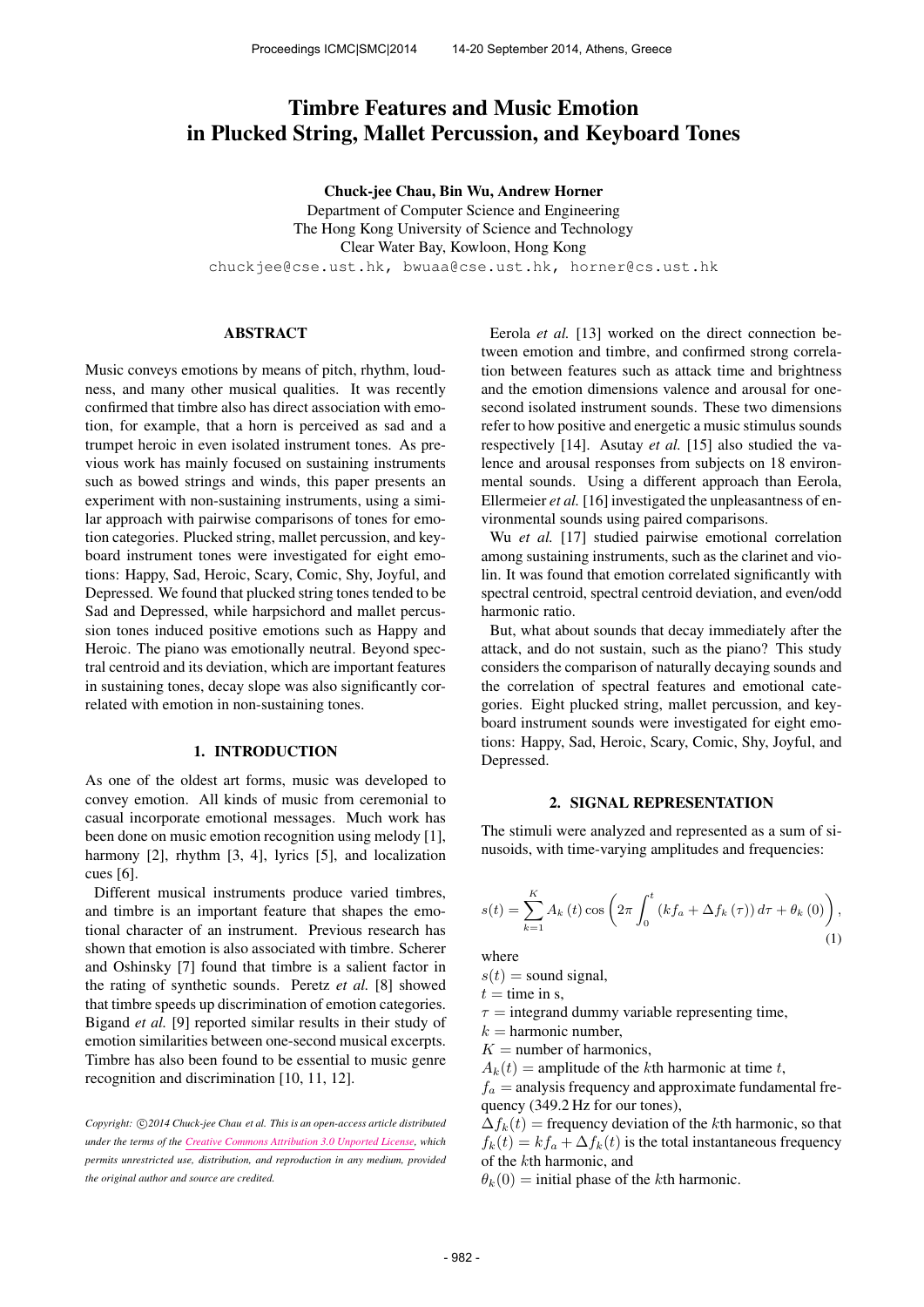# 3. SPECTRAL CORRELATION MEASURES

# 3.1 Frequency Domain Features

In the study by Wu [17], it was found that emotion was affected by spectral variations in the instrument tones. Different measures of spectral variations are possible, and the following are used in this study.

First of all, the instantaneous rms amplitude is given by:

$$
A_{rms}(t_n) = \sqrt{\sum_{k=1}^{K} A_k^2(t_n)},
$$
 (2)

where  $t_n$  is the analysis frame number. N in the following equations represents the total number of analysis frames for the entire tone (or a portion of the tone for the feature *decay slope*).

#### *3.1.1 Spectral Centroid*

Spectral centroid is a popular spectral measure, closely related to perceptual brightness. Normalized spectral centroid  $(NSC)$  is defined as [18]:

$$
NSC(t_n) = \frac{\sum_{k=1}^{K} k A_k(t_n)}{\sum_{k=1}^{K} A_k(t_n)}.
$$
 (3)

## *3.1.2 Spectral Centroid Deviation*

Spectral centroid deviation was qualitatively described by Krumhansl [19] as the temporal evolution of the spectral components. Krimphoff [20] defined spectral centroid deviation as the root-mean-squared deviation of the normalized spectral centroid  $(NSC)$  over time given by:

$$
SCD = \sqrt{\frac{1}{N} \sum_{n=0}^{N-1} (NSC(t_n) - NSC_{xx})^2},
$$
 (4)

where  $NSC_{xx}$  could be the average, rms, or maximum value of NSC. A time-average value is used in this study. Note that Krimphoff used the term "spectral flux" in his original presentation, but other researchers have used the term spectral centroid deviation instead since it is more specific.

#### *3.1.3 Spectral Incoherence*

Beauchamp and Lakatos [21] measured spectral fluctuation in terms of spectral incoherence, a measure of how much a spectrum differs from a coherent version of itself. Larger incoherence values indicate a more dynamic spectrum, and smaller values indicate a more static spectrum. A perfectly static spectrum has an incoherence of zero.

A perfectly coherent spectrum is defined to be the average spectrum of the original, but unlike the original, all harmonic amplitudes vary in time proportional to the rms amplitude and, therefore, in fixed ratios to each other. Put another way, the harmonic amplitudes are fixed. The coherent version of the kth harmonic amplitude is defined by:

$$
\hat{A}_{k}\left(t_{n}\right) = \frac{\bar{A}_{k}A_{rms}\left(t_{n}\right)}{\sqrt{\sum_{k=1}^{K}\bar{A}_{k}^{2}}},\tag{5}
$$

where  $\bar{A}_k$  is the time-averaged amplitude of the kth harmonic. Then, spectral incoherence of the original spectrum is defined as:

$$
SI = \sqrt{\frac{\sum_{n=0}^{N-1} \sum_{k=1}^{K} \left( A_k(t_n) - \hat{A}_k(t_n) \right)^2}{\sum_{n=0}^{N-1} \left( A_{rms}(t_n) \right)^2}}.
$$
 (6)

Spectral incoherence (SI) varies between 0 and 1 with higher values indicating more incoherence (a more dynamic spectrum).

## *3.1.4 Spectral Irregularity*

Krimphoff [20] introduced the concept of spectral irregularity to measure the jaggedness of a spectrum. Spectral irregularity was redefined by Beauchamp and Lakatos [21] as:

$$
SIR = \frac{1}{N} \sum_{n=0}^{N-1} \frac{\sum_{k=2}^{K-1} A_k(t_n) |A_k(t_n) - \tilde{A}(t_n)|}{A_{rms}(t_n) \sum_{k=2}^{K-1} A_k(t_n)}, \quad (7)
$$

where

$$
\tilde{A}(t_n) = (A_{k-1}(t_n) + A_k(t_n) + A_{k-1}(t_n)) / 3.
$$

This formula defines the difference between a spectrum and a spectrally smoothed version of itself, averaged over both harmonics and time and normalized by rms amplitude.

# *3.1.5 Even/odd Harmonic Ratio*

Even/odd harmonic ratio [22] is another measure of spectral irregularity and jaggedness, and is based on the ratio of even and odd harmonics:

$$
E/O = \frac{\sum_{n=0}^{N-1} \sum_{j=1}^{K/2} A_{2j} (t_n)}{\sum_{n=0}^{N-1} \sum_{j=1}^{(K+1)/2} A_{2j-1} (t_n)},
$$
(8)

This measure is especially important for clarinet tones, which have strong odd harmonics in the lower register. Though a low  $E/O$  (e.g., for low clarinet tones) will usually result in a relatively high SIR, the reverse is not necessarily true.

#### 3.2 Time Domain Features

Since overall amplitude changes are vital to non-sustaining tones, several time-domain features are included in this study.

# *3.2.1 Attack Time*

Instead of measuring the time to reach the peak rms amplitude, the term *attack time* here measures the time to reach the first local maximum in rms amplitude from the beginning of the tone.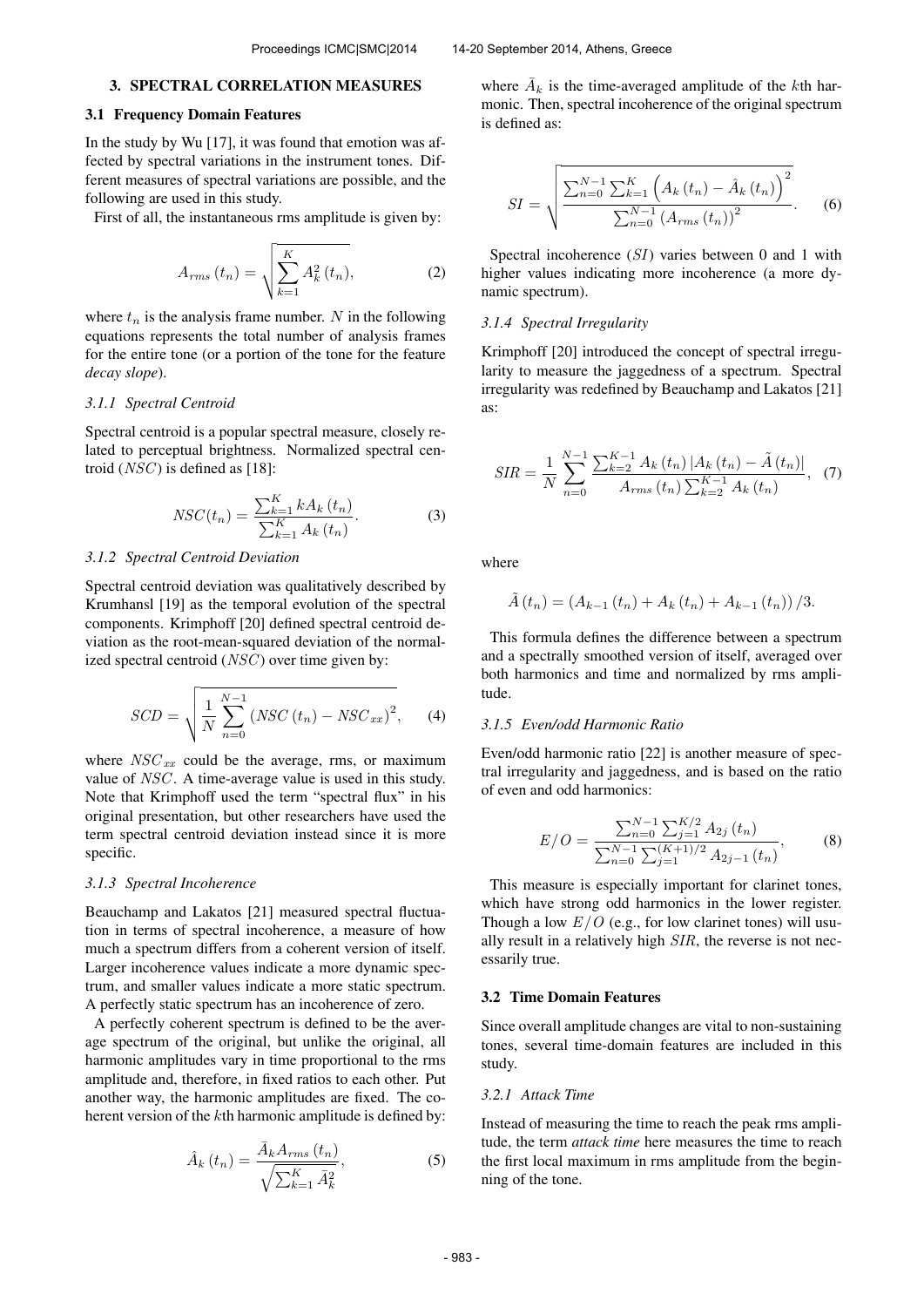#### *3.2.2 Decay Ratio*

We use the term *decay ratio* to define the ratio between the rms amplitude 30 ms before the tone ends against the peak rms amplitude:

$$
DR = \frac{A_{rms}(t_{end-30ms})}{A_{rms}(t_{peakRms})}.
$$
\n(9)

The numerator time point was chosen since a linear fadeout was applied over 30 ms from 0.97 s to 1.0 s to the tones in this study. A fast decaying instrument such as the plucked violin had a decay ratio of 0 since it had already decayed to zero by 0.97 s.

## *3.2.3 Decay Slope*

All tones used in this study had natural decays, and there was no sustain. *Decay slope* is the average difference in rms amplitude between adjacent analysis frames. The slope was averaged from the peak rms amplitude until the rms amplitude reached zero.

$$
DS = \frac{1}{N} \sum_{n=1}^{N} (A_{rms}(t_n) - A_{rms}(t_{n-1}))
$$
 (10)

#### 3.3 Local Spectral Features

Many spectral features are more relevant to sustaining tones than decaying tones. Therefore, an amplitude weighting was also tested on the spectral features based on the instantaneous rms amplitude, as defined in Eq. 2. This helped emphasize high-amplitude parts of the tone near the end of the attack and beginning of the decay, and thus deemphasized the noisy transients. The amplitude-weighted features are denoted by "AW" in our feature tables.

# 4. EXPERIMENT

Our experiment consisted of a listening test where subjects compared pairs of instrument tones for different emotions.

#### 4.1 Stimuli

### *4.1.1 Prototype Instrument Tones*

The stimuli used in the listening test were tones of nonsustaining instruments (i.e., decaying tones). There were eight instruments in three categories:

- Plucked string instruments: guitar (Gt), harp (Hp), plucked violin (Vn)
- Mallet percussion instruments: marimba (Ma), vibraphone (Vb), xylophone  $(Xy)$
- Keyboard instruments: harpsichord (Hd), piano (Pn)

The tones were from the McGill [23], and RWC [24] sample libraries. All tones had fundamental frequencies  $(f_0)$  close to 349.2 Hz (F4) except the harp, which was 329.6 Hz (E4). The harp tone was pitch-shifted to 349.2 Hz using the software Audacity. All tones used a 44,100 Hz sampling rate.

The loudness of the eight tones was equalized by a twostep process to avoid loudness affecting emotion. The initial equalization was by peak rms amplitude. It was further refined manually until the tones were judged of equal loudness by the authors.

# *4.1.2 Duration of Tones*

The original recorded tones were of various lengths, with some as long as 5.6 s including room reverberation, and some as short as 0.9 s. They were processed so that the tones were of the same duration.

First, silence before each tone was removed. The tone durations were then truncated to 1 second, and a 30 ms linear fade-out was introduced before the end of each tone. Some of the original tones were less than 1 second long (e.g., the plucked violin and the xylophone), and were padded with silence.

#### *4.1.3 Method for Spectral Analysis*

A phase-vocoder algorithm was used in the analysis of the instrument tones. Unlike normal Fourier analysis, the window size was chosen according to the fundamental frequency so that frequency bins aligned with the harmonics of the input signal. Beauchamp gives more details of the phase-vocoder analysis process [25].

#### 4.2 Subjects

There were 34 subjects hired for the listening test, aged from 19 to 26. All subjects were undergraduate students at the Hong Kong University of Science and Technology.

## *4.2.1 Consistency*

Subject responses were first screened for inconsistencies. Consistency was defined based on the four comparisons of a pair of instruments A and B for a particular emotion as follows:

$$
consistency_{A,B} = \frac{max\left(v_A, v_B\right)}{4} \tag{11}
$$

where  $v_A$  and  $v_B$  are the number of votes a subject gave to each of the two instruments. A consistency of 1 represents perfect consistency, whereas 0.5 represents random guessing. The mean average consistency of all subjects was 0.755.

Predictably subjects were only fairly consistent because of the emotional ambiguities in the stimuli. We assessed the quality of responses further using a probabilistic approach. A probabilistic model [26], successful in image labelling, was adapted for our purposes. The model takes the difficulty of labelling and the ambiguities in image categories into account, and estimates annotators' expertise and the quality of their responses. Those making lowquality responses are unable to discriminate between image categories and are considered random pickers. In our study, we verified that the three least consistent subjects made responses of the lowest quality. They were excluded from the results, leaving 31 subjects.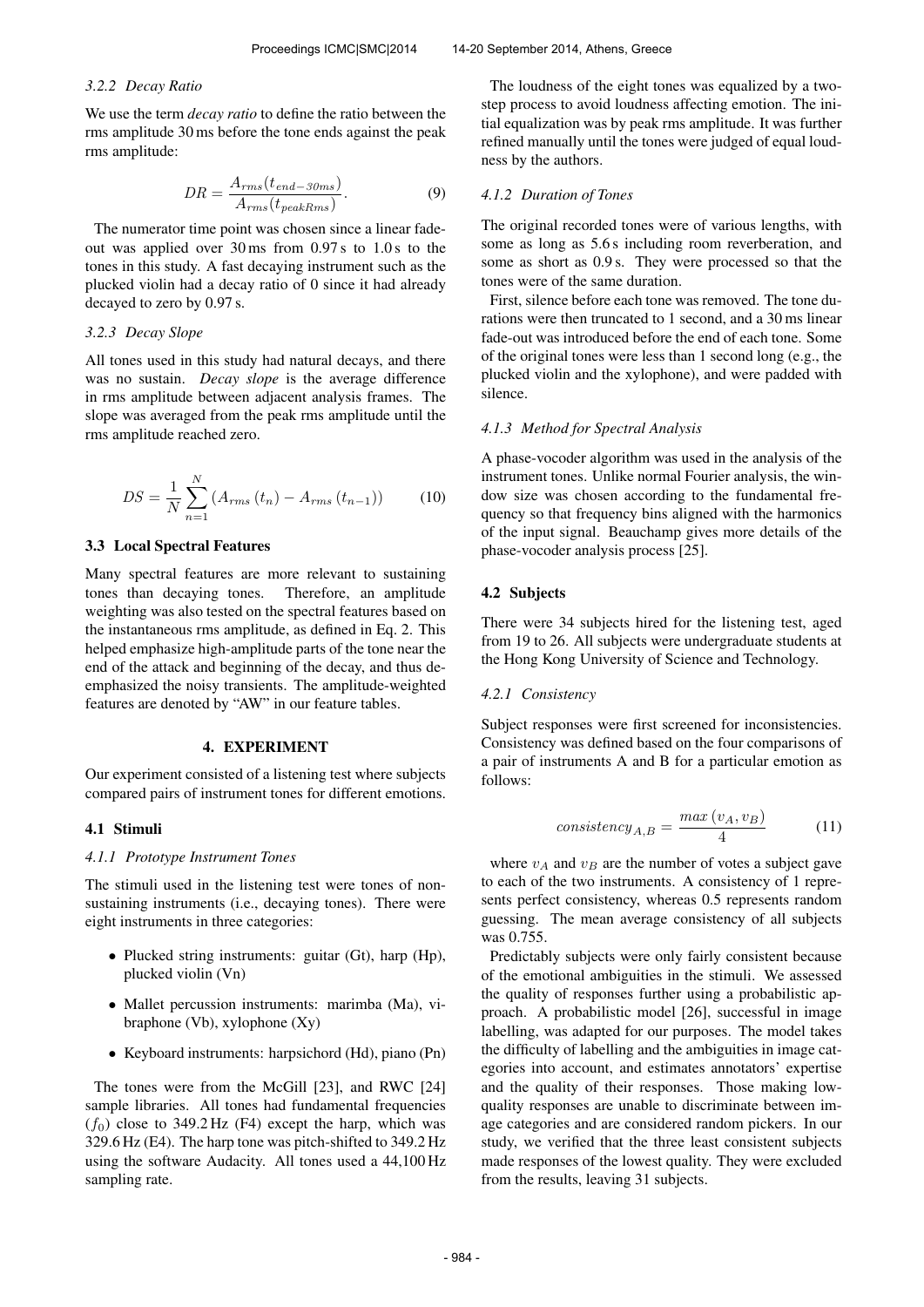## 4.3 Emotion Categories

The subjects compared the stimuli in terms of eight emotion categories: Happy, Sad, Heroic, Scary, Comic, Shy, Joyful, and Depressed. These terms were selected by the authors for their relevance to composition and arrangement. Their ratings according to the Affective Norms for English Words [27] are shown in Figure 1 using the Valence-Arousal model. Happy, Joyful, Comic, and Heroic form one cluster, and Sad and Depressed another.



Figure 1. Russel's Valence-Arousal emotion model. Valence is how positive an emotion is. Arousal is how energetic an emotion is.

# 4.4 Listening Test

Every subject made pairwise comparisons of all eight instruments. During each trial, subjects heard a pair of tones from different instruments and were prompted to choose the tone arousing a given emotion more strongly. Each combination of two different instruments was presented in four trials for each emotion, and the listening test totaled  ${8 \choose 2} \times 4 \times 8 = 896$  trials. For each emotion, the overall trial presentation order was randomized (i.e., all the Happy comparisons were first in a random order, then all the Sad comparisons were second, and so on).

Before the first trial, the subjects read online definitions of the emotion categories from the Cambridge Academic Content Dictionary [28]. The listening test took about 1 hour, with a short break of 5 minutes after 30 minutes.

The subjects were seated in a "quiet room" with less than 40 dB SPL background noise level. Residual noise was mostly due to computers and air conditioning. The noise level was reduced further with headphones. Sound signals were converted to analog with a Sound Blaster X-Fi Xtreme Audio sound card, and then presented through Sony MDR-7506 headphones at a level of approximately 78 dB SPL, as measured with a sound-level meter. The Sound Blaster DAC utilized 24-bit depth with a maximum sampling rate of 96 kHz and a 108 dB S/N ratio.

# 5. EXPERIMENT RESULTS

# 5.1 Voting Results

The raw results were pairwise votes for each instrument pair and each emotion, and are illustrated in Figure 2 in greyscale. The rows show the percentage of positive votes each instrument received, compared the other instruments. The lighter the cell color, the more positive votes the "row instrument" received when compared against the "column instrument". Taking the Heroic emotion as an example, the harpsichord was judged to be more Heroic than all the other instruments.



Figure 2. Comparison between instrument pairs. Lighter color indicates more positive votes for the "row instrument" compared to the "column instrument".

The greyscale charts give a basic idea of the emotionaldistinctiveness of an instrument. Most emotions were distinctive with a mix of lighter and darker blocks, but Comic, Scary, and Joyful were more difficult to distinguish as shown by the nearly uniform grey color.

Figure 3 displays the ranking of instruments derived using the Bradley-Terry-Luce (BTL) model [29, 16]. The rankings are based on the number of positive votes each instrument received for each emotion. The values represent the scale value of each instrument compared to the base instrument (i.e., the one with the lowest ranking). For example, for Happy, the ranking of the harpsichord was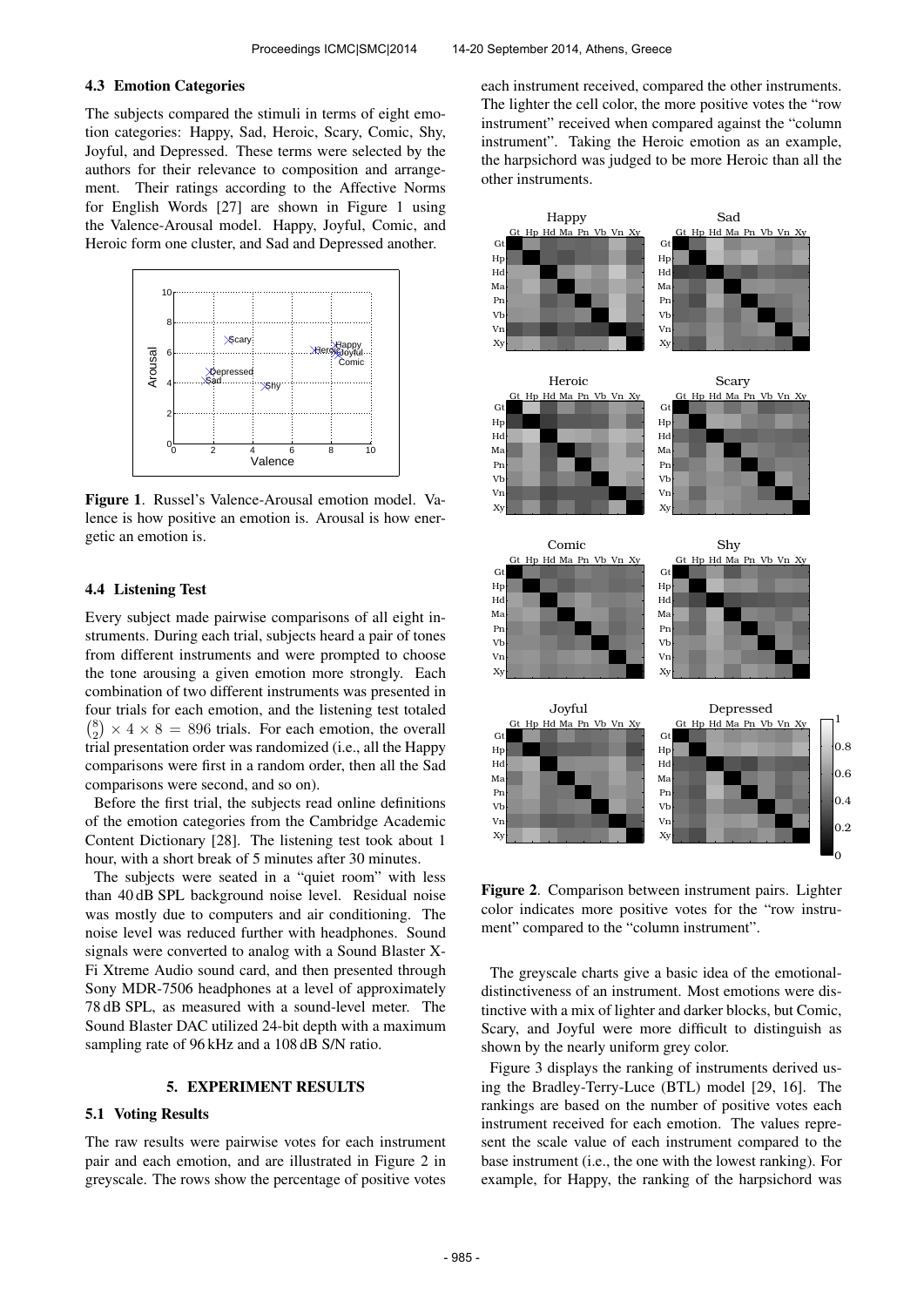

Figure 3. Bradley-Terry-Luce scale values of the instruments for each emotion



Figure 4. BTL scale values and the corresponding 95% confidence intervals. The dotted line represents no preference.

3.5 times that of the violin. The figure presents a more effective comparison of the magnitude of the differences between instruments. The wider the spread of the instruments along the y-axis, the more divergent and distinguishable they are.

The harpsichord stood out as the most Heroic and Happy instrument, and was ranked highly for other high-valence emotions such as Comic and Joyful. The mallet percussion (marimba, xylophone, and vibraphone) also ranked highly for the same emotions. The harp stood out for Sad and Depressed, with the guitar second. The harp was also top-ranked instrument for Shy, and perhaps surprisingly Scary. The mallet percussion were collectively ranked second Shy.

The plucked violin was at or near the bottom for Happy, Heroic, and Joyful (through on the top for the other high-valence emotion Comic). This is opposite the bowed violin, which was highly-ranked for Happy in Wu's study [17].

The ranges for Comic and Scary were rather compressed, representing listeners' difficulty in differentiating instruments for these emotions.

The instruments were often in clusters by instrument type. The plucked string instruments including harp, gui-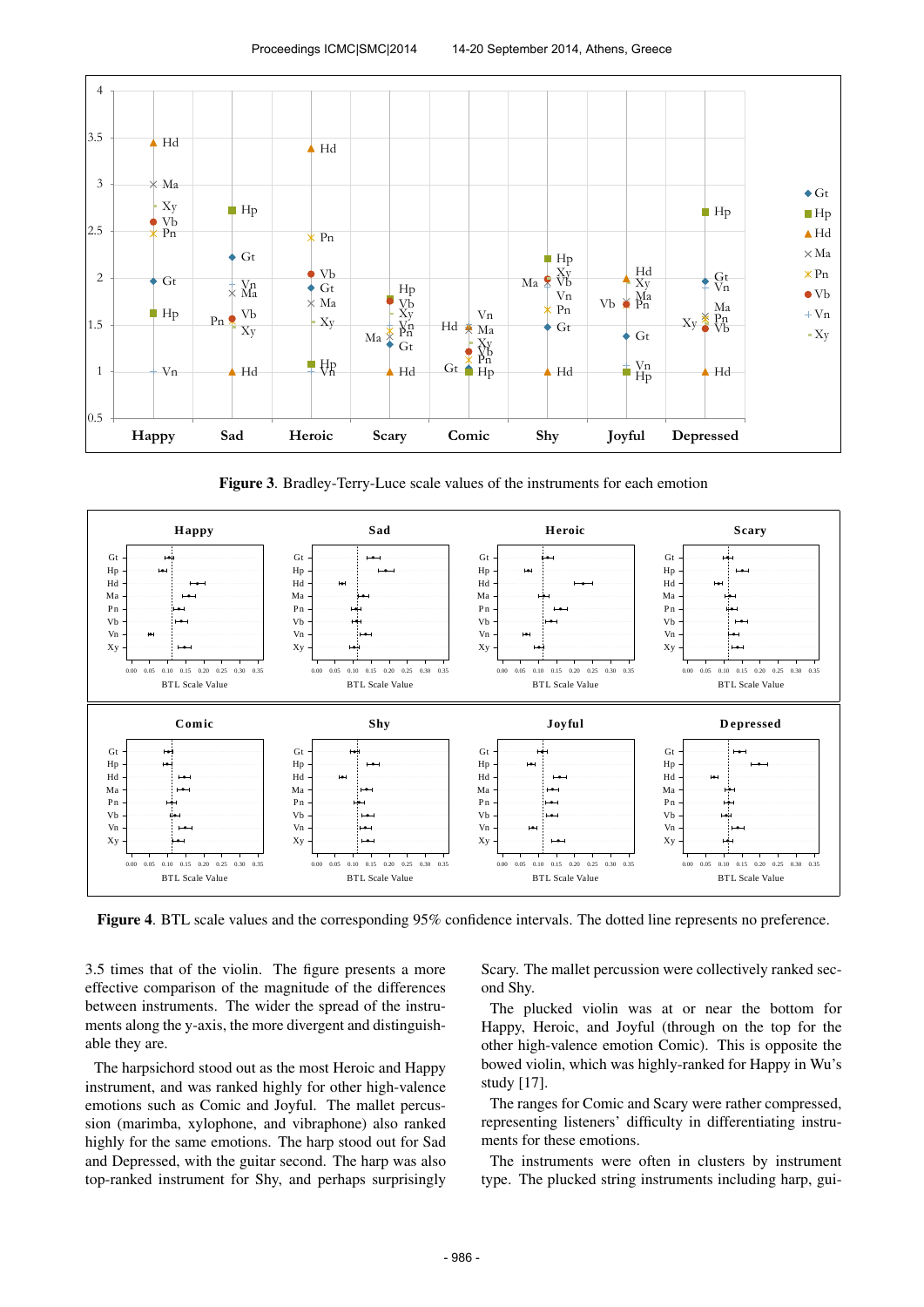| Instruments<br>Features            | Gt       | Hp       | Hd       | Ma       | P <sub>n</sub> | Vb       | Vn       | Xy       |
|------------------------------------|----------|----------|----------|----------|----------------|----------|----------|----------|
| <b>Attack Time</b>                 | 0.003    | 0.009    | 0.062    | 0.049    | 0.014          | 0.019    | 0.006    | 0.039    |
| Decay Ratio                        | 0.137    | 0.074    | 0.069    | 0.056    | 0.133          | 0.248    | 0.000    | 0.019    |
| Decay Slope                        | $-1.448$ | $-2.402$ | $-0.634$ | $-1.261$ | $-0.860$       | $-0.531$ | $-1.868$ | $-0.986$ |
| Spectral Centroid                  | 2.210    | 1.747    | 6.661    | 2.336    | 3.146          | 2.947    | 23.087   | 9.498    |
| Spectral Centroid (AW)             | 2.389    | 1.501    | 7.442    | 2.003    | 3.018          | 2.894    | 2.762    | 3.674    |
| <b>Spectral Centroid Deviation</b> | 0.954    | 0.927    | 2.066    | 1.687    | 1.089          | 0.824    | 17.656   | 8.919    |
| Spectral Centroid Deviation (AW)   | 1.826    | 1.093    | 5.887    | 1.461    | 1.987          | 1.504    | 2.603    | 2.335    |
| Spectral Incoherence               | 0.142    | 0.020    | 0.283    | 0.258    | 0.072          | 0.165    | 0.205    | 0.177    |
| Spectral Incoherence (AW)          | 0.223    | 0.024    | 0.310    | 0.318    | 0.083          | 0.200    | 0.226    | 0.186    |
| Spectral Irregularity              | 0.160    | 0.283    | 0.084    | 0.223    | 0.135          | 0.254    | 0.129    | 0.233    |
| Spectral Irregularity (AW)         | 0.137    | 0.283    | 0.067    | 0.217    | 0.122          | 0.263    | 0.164    | 0.242    |
| Even/odd Harmonic Ratio            | 0.170    | 0.038    | 0.968    | 0.215    | 0.301          | 0.749    | 0.927    | 0.046    |
| Even/odd Harmonic Ratio (AW)       | 0.208    | 0.033    | 0.864    | 0.328    | 0.340          | 0.832    | 1.079    | 0.035    |

| Proceedings ICMC SMC 2014 | 14-20 September 2014, Athens, Greece |
|---------------------------|--------------------------------------|
|---------------------------|--------------------------------------|

Table 1. Features of the instrument tones. *AW* indicates amplitude-weighted features (see Section 3.3).

| Emotion<br>Features                 | Happy     | Sad        | Heroic    | Scary      | Comic     | Shy        | Joyful    | Depressed  | Number of<br>emotions with<br>significant<br>correlation |
|-------------------------------------|-----------|------------|-----------|------------|-----------|------------|-----------|------------|----------------------------------------------------------|
| <b>Attack Time</b>                  | $0.86***$ | $-0.69*$   | 0.59      | $-0.52$    | $0.62*$   | $-0.41$    | $0.78***$ | $-0.70*$   | 5                                                        |
| Decay Ratio                         | 0.19      | $-0.06$    | 0.33      | 0.21       | $-0.50$   | $-0.04$    | 0.16      | $-0.12$    | $\Omega$                                                 |
| Decay Slope                         | $0.78***$ | $-0.89**$  | $0.76***$ | $-0.34$    | 0.28      | $-0.48$    | $0.90***$ | $-0.92**$  | 5                                                        |
| Spectral Centroid                   | $-0.50$   | $-0.14$    | $-0.35$   | $-0.03$    | 0.62      | 0.04       | $-0.28$   | $-0.06$    | $\Omega$                                                 |
| Spectral Centroid (AW)              | 0.60      | $-0.81***$ | $0.81***$ | $-0.69*$   | 0.50      | $-0.81***$ | $0.62*$   | $-0.76***$ | 6                                                        |
| Spectral Centroid Deviation         | $-0.53$   | $-0.04$    | $-0.49$   | 0.10       | 0.56      | 0.20       | $-0.30$   | 0.03       | $\Omega$                                                 |
| Spectral Centroid Deviation<br>(AW) | 0.45      | $-0.71*$   | $0.72***$ | $-0.77***$ | 0.57      | $-0.83***$ | 0.46      | $-0.66*$   | 5                                                        |
| Spectral Incoherence                | 0.50      | $-0.65*$   | 0.40      | $-0.62*$   | $0.88***$ | $-0.48$    | 0.53      | $-0.73***$ | $\overline{4}$                                           |
| Spectral Incoherence (AW)           | 0.47      | $-0.53$    | 0.38      | $-0.65*$   | $0.76***$ | $-0.49$    | 0.48      | $-0.67*$   | 3                                                        |
| Spectral Irregularity               | $-0.10$   | 0.53       | $-0.58$   | $0.83***$  | $-0.44$   | $0.84***$  | $-0.20$   | 0.52       | 2                                                        |
| Spectral Irregularity (AW)          | $-0.23$   | 0.51       | $-0.69*$  | $0.90**$   | $-0.31$   | $0.92***$  | $-0.28$   | 0.53       | 3                                                        |
| Even/odd Harmonic Ratio             | 0.03      | $-0.53$    | 0.39      | $-0.37$    | $0.63*$   | $-0.46$    | 0.09      | $-0.52$    | 1                                                        |
| Even/odd Harmonic Ratio<br>(AW)     | $-0.08$   | $-0.45$    | 0.26      | $-0.28$    | $0.64*$   | $-0.34$    | 0.00      | $-0.45$    | 1                                                        |

Table 2. Pearson correlation between emotion and features of the instrument tones. \*\*:  $p \le 0.05$ ; \*:  $0.05 < p < 0.1$ .

tar, and plucked violin were similarly ranked. The mallet percussion including marimba, xylophone, and vibraphone were another similarly ranked group. On the other hand, the piano was the most neutral instrument in the rankings, while the harpsichord was consistently an outlier.

The BTL scale values and 95% confidence intervals of the instruments for each emotion are shown in Figure 4,

using the method proposed by Bradley [29]. The dotted line for each emotion represents the line of indifference. The confidence intervals are generally uniformly small.

# 5.2 Correlation Results

The features of the instrument tones are given in Table 1. Pearson correlation between these features and the emo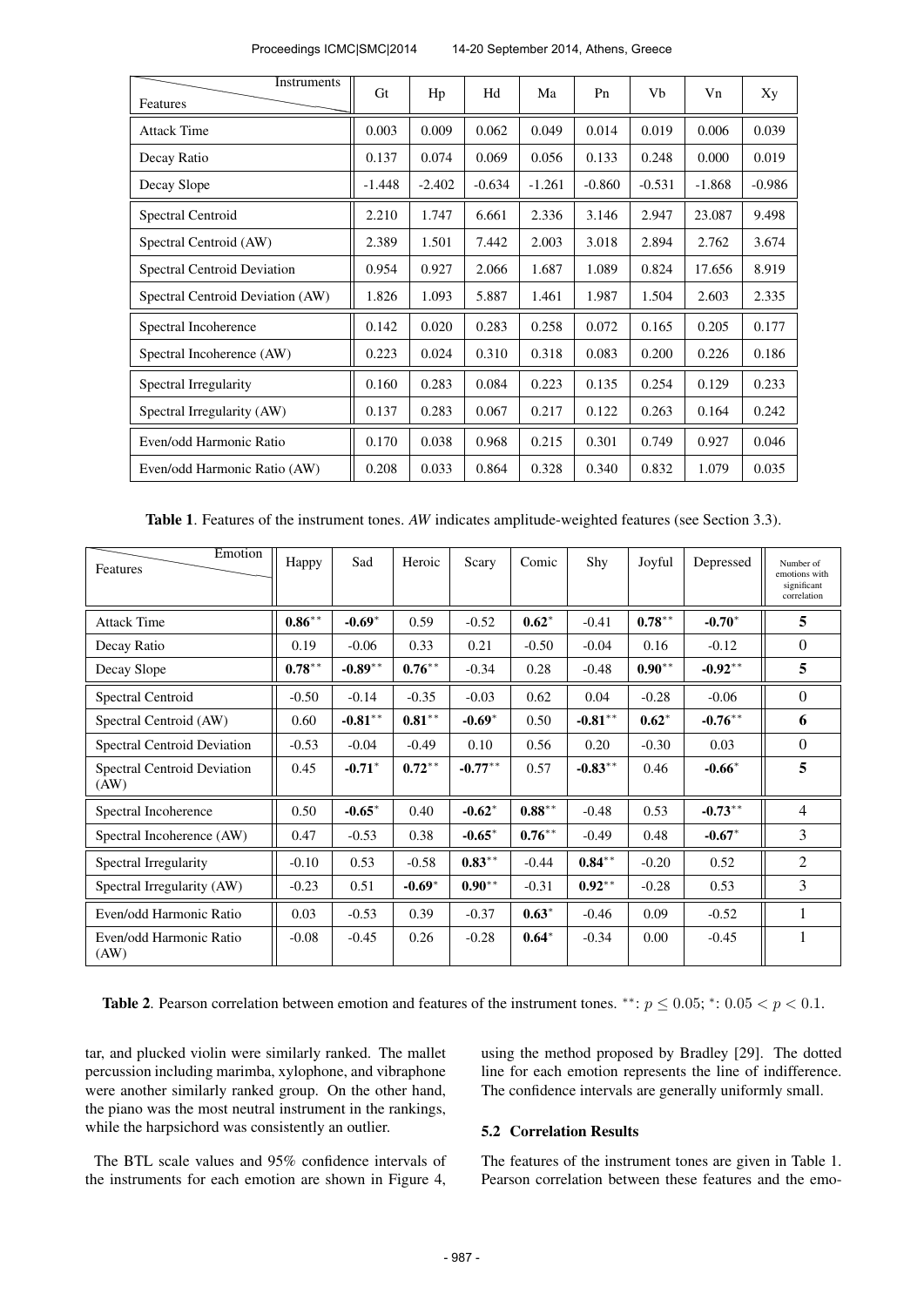tions are given in Table 2. Amplitude-weighted spectral centroid was significantly correlated with six of the eight emotions, and amplitude-weighted spectral centroid deviation with five emotions. Both spectral centroid features significantly correlated for all four low-valence emotions.

By contrast, the same features without amplitude weighting were not correlated with any emotion. Emphasizing the high-amplitude parts of the tone made a big difference.

Decay slope was also significantly correlated to most emotions, but not the more ambiguous emotions Comic, Scary, and Shy. Tones with more negative slopes (i.e., faster decays) were considered more Sad and Depressed. Tones with slower decays were considered more Happy, Heroic, and Joyful.

Our results of decaying tones agreed with results in Eerola [13], where attack time and spectral centroid deviation showed strong correlation with emotion. However, unlike the results in Wu [17], even/odd harmonic ratio was not significantly correlated with emotion for decaying tones.

# 6. DISCUSSION

Similar to sustaining tones [17], we found spectral centroid and spectral centroid deviation to have a strong impact on emotion perception. In addition, we observed that attack time and decay slope had a strong correlation with many emotions for decaying tones.

Our stimuli included decaying musical instruments of different types. The guitar, violin, and harp are plucked strings, while the mallet percussion are struck wood or metal. The vibrations are resonated by a cavity or tube respectively. The different acoustic structures contribute to evoking different emotions. Our experiment showed that decay slope affects emotion, and decay slope depends in part on the material of the instrument.

The harpsichord makes its sound by plucking multiple strings of the same pitch using a plectrum. It had the opposite emotional effect as other plucked string instruments. While the spectra of the harp and guitar had very few harmonics in a fast decay, the harpsichord had a much more brilliant spectrum and decayed slower. Though the piano is also a keyboard instrument like the harpsichord, the strings are struck by hammers instead of plucked. The piano was emotionally-neutral. Perhaps this is why the piano is so versatile at playing arrangements of orchestral scores, since it can let the emotion of the music shine through its emotionally-neutral timbre.

These findings give music composers and arrangers a basic reference for emotion in decaying tones. Performers, audio engineers, and designers can manipulate these sounds to tweak the emotional effects of the music. Of course, timbre is only one aspect that contributes to the overall drama of the music.

#### 7. FUTURE DEVELOPMENT

In this study, we measured decay slope with a relatively simple approach. A refinement might be to use only significant harmonics rather than all harmonics. A more sophisticated metric will likely increase the robustness of decay slope, though it is obviously relatively effective already.

We only considered one representative tone for each instrument in our study. Of course, in practice percussionists use many types of mallets and striking techniques to make different sounds. Similarly, string players produce different timbres with different plucking positions and finger gestures. It would be great to determine the range of emotion that an instrument can produce using different performance methods.

Our instrument tones were deliberately cut short to allow a uniform-duration comparison in this study. However, in our preliminary preparations some of the instrument tones seemed to give a different emotional impression for different lengths. It would be interesting to re-run the same experiment with shorter tones (e.g., 0.25 s tones or 0.5 s tones). This will reveal even more information about the relationship between emotion and the perception of decaying musical tones of different durations. Our emotional impression of decaying tones may change with time, depending on when the performer stops the note.

#### Acknowledgments

This work has been supported by Hong Kong Research Grants Council grant HKUST613112.

# 8. REFERENCES

- [1] L.-L. Balkwill and W. F. Thompson, "A cross-cultural investigation of the perception of emotion in music: Psychophysical and cultural cues," *Music Perception*, vol. 17, no. 1, pp. 43–64, 1999.
- [2] J. Liebetrau, S. Schneider, and R. Jezierski, "Application of free choice profiling for the evaluation of emotions elicited by music," in *Proc. 9th Int. Symp. Comput. Music Modeling and Retrieval (CMMR 2012): Music and Emotions*, 2012, pp. 78–93.
- [3] J. Skowronek, M. F. McKinney, and S. Van De Par, "A demonstrator for automatic music mood estimation." in *Proc. Int. Soc. Music Inform. Retrieval Conf.*, 2007, pp. 345–346.
- [4] M. Plewa and B. Kostek, "A study on correlation between tempo and mood of music," in *Audio Eng. Soc. Conv. 133*. Audio Eng. Soc., 2012.
- [5] Y. Hu, X. Chen, and D. Yang, "Lyric-based song emotion detection with affective lexicon and fuzzy clustering method." in *Proc. Int. Soc. Music Inform. Retrieval Conf.*, 2009, pp. 123–128.
- [6] I. Ekman and R. Kajastila, "Localization cues affect emotional judgments–results from a user study on scary sound," in *Audio Eng. Soc. Conf.: 35th Int. Conf.: Audio for Games*. Audio Eng. Soc., 2009.
- [7] K. R. Scherer and J. S. Oshinsky, "Cue utilization in emotion attribution from auditory stimuli," *Motivation and Emotion*, vol. 1, no. 4, pp. 331–346, 1977.